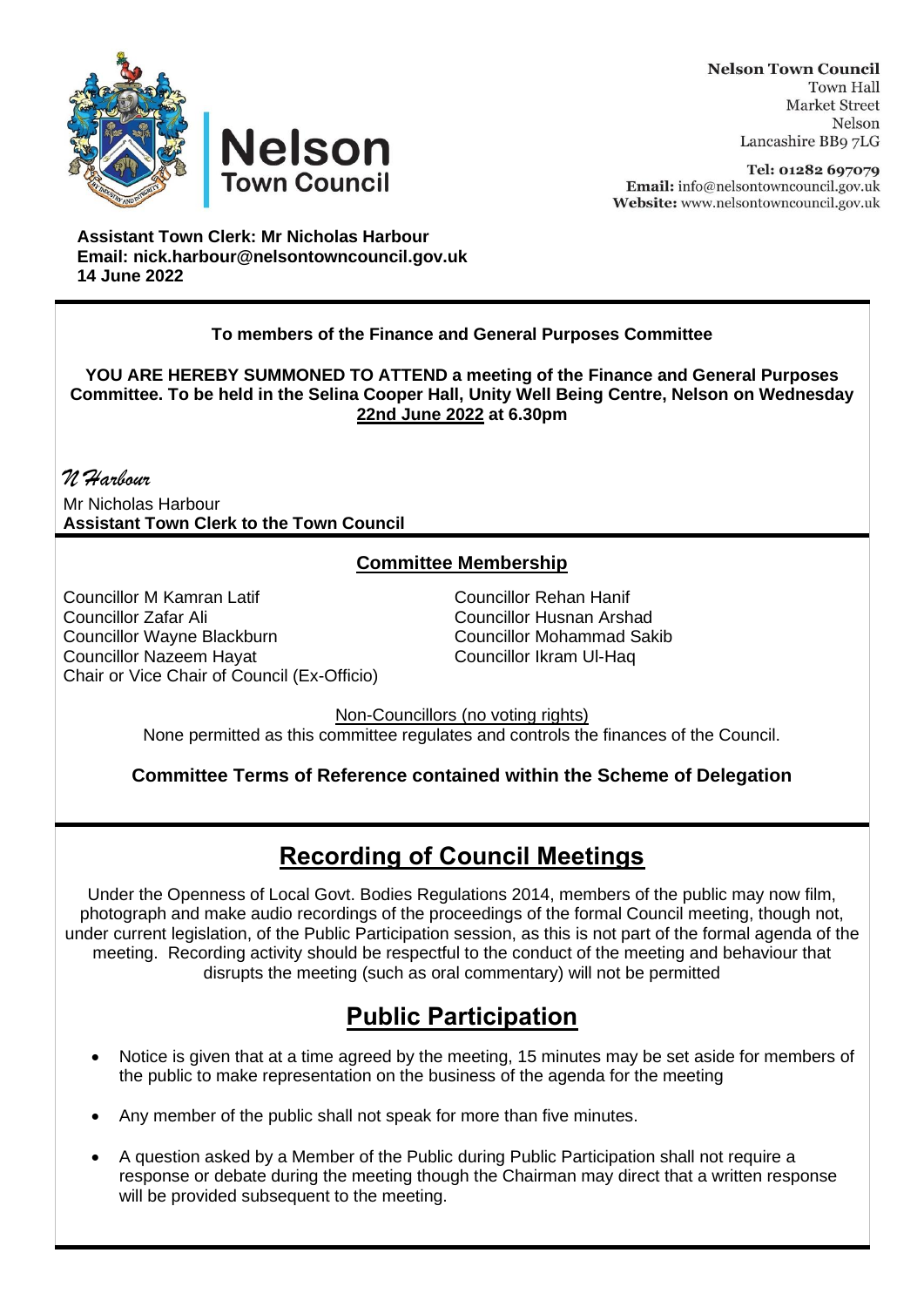| <u>A G E N D A</u> |                                                                                                                                                                                                                                                                                                                                                                                                                                                                                                                          |
|--------------------|--------------------------------------------------------------------------------------------------------------------------------------------------------------------------------------------------------------------------------------------------------------------------------------------------------------------------------------------------------------------------------------------------------------------------------------------------------------------------------------------------------------------------|
| 1.                 | <b>Apologies for Absence</b><br>To receive and approve apologies for absence and reasons given to the Assistant Town Clerk prior<br>to the meeting.                                                                                                                                                                                                                                                                                                                                                                      |
| 2.                 | <b>Declarations of Interests</b><br>To receive disclosures of personal and prejudicial interests from members on matters to be<br>considered at the meeting. Officers are required to make a formal declaration about council contracts<br>where the employee has a financial interest.                                                                                                                                                                                                                                  |
|                    | Note: Members must generally declare a disclosable pecuniary interest which he or she has in any<br>item on the Agenda. A Member with a disclosable pecuniary interest may not participate in any<br>discussion of the matter at the meeting and must not participate in any vote taken on the matter at<br>the meeting. In addition, the Council's Standing Orders require a Member with a disclosable<br>pecuniary interest to leave the room where the meeting is held while any discussion or voting takes<br>place. |
| 3.                 | <b>Adjournment for Public Participation</b><br>To adjourn the meeting for 15 minutes to allow members of the public to make representation on<br>the business of the agenda for the meeting. No resolutions can be under public participation.                                                                                                                                                                                                                                                                           |
| 4.                 | <b>Minutes</b><br>To approve the draft minutes of the Finance and General Purposes committee meeting held on 25<br>May 2022.<br>(Previously circulated)                                                                                                                                                                                                                                                                                                                                                                  |
| 5.                 | Accounts and Schedule of Authorised Expenditure Payments/Receipts - Copies Enclosed<br>5.1 To receive the monthly schedule of payments for the period of April and May 2022. The<br>committee is required to review the schedule of payments for compliance in accordance with the<br><b>Financial Regulations.</b>                                                                                                                                                                                                      |
|                    | 5.2 To note the schedule of payments over £500.00 for the period of April and May 2022 for<br>publication on the website in accordance with the Data Transparency Code.                                                                                                                                                                                                                                                                                                                                                  |
|                    | 5.3 To review and approve the Finance and General Purposes committee payments for the period<br>of April and May 2022.                                                                                                                                                                                                                                                                                                                                                                                                   |
|                    | Note: The schedules of committee payments shall be signed by the Committee chair and included<br>as an annex to the minutes, subject to any redaction to protect personal information                                                                                                                                                                                                                                                                                                                                    |
| 6.                 | <b>Bank Reconciliation Statements - Copies Enclosed</b><br>6.1 To receive the bank reconciliation statements for the period of April and May 2022.                                                                                                                                                                                                                                                                                                                                                                       |
|                    | 6.2 To appoint a member, other than a cheque signatory to verify the bank reconciliation statements<br>for all accounts (produced by the Assistant Town Clerk).                                                                                                                                                                                                                                                                                                                                                          |
|                    | Note: A committee member appointed for that meeting shall sign the reconciliations and the original<br>bank statements as evidence of verification.                                                                                                                                                                                                                                                                                                                                                                      |
| 7.                 | <b>Environmental Projects - Back Streets</b><br>To receive an update in relation to the back streets project discussed at the previous Finance and<br>General Purposes meeting.                                                                                                                                                                                                                                                                                                                                          |
| 8.                 | <b>Internal Audit</b><br>To receive an update around the recently conducted internal audit visit.                                                                                                                                                                                                                                                                                                                                                                                                                        |